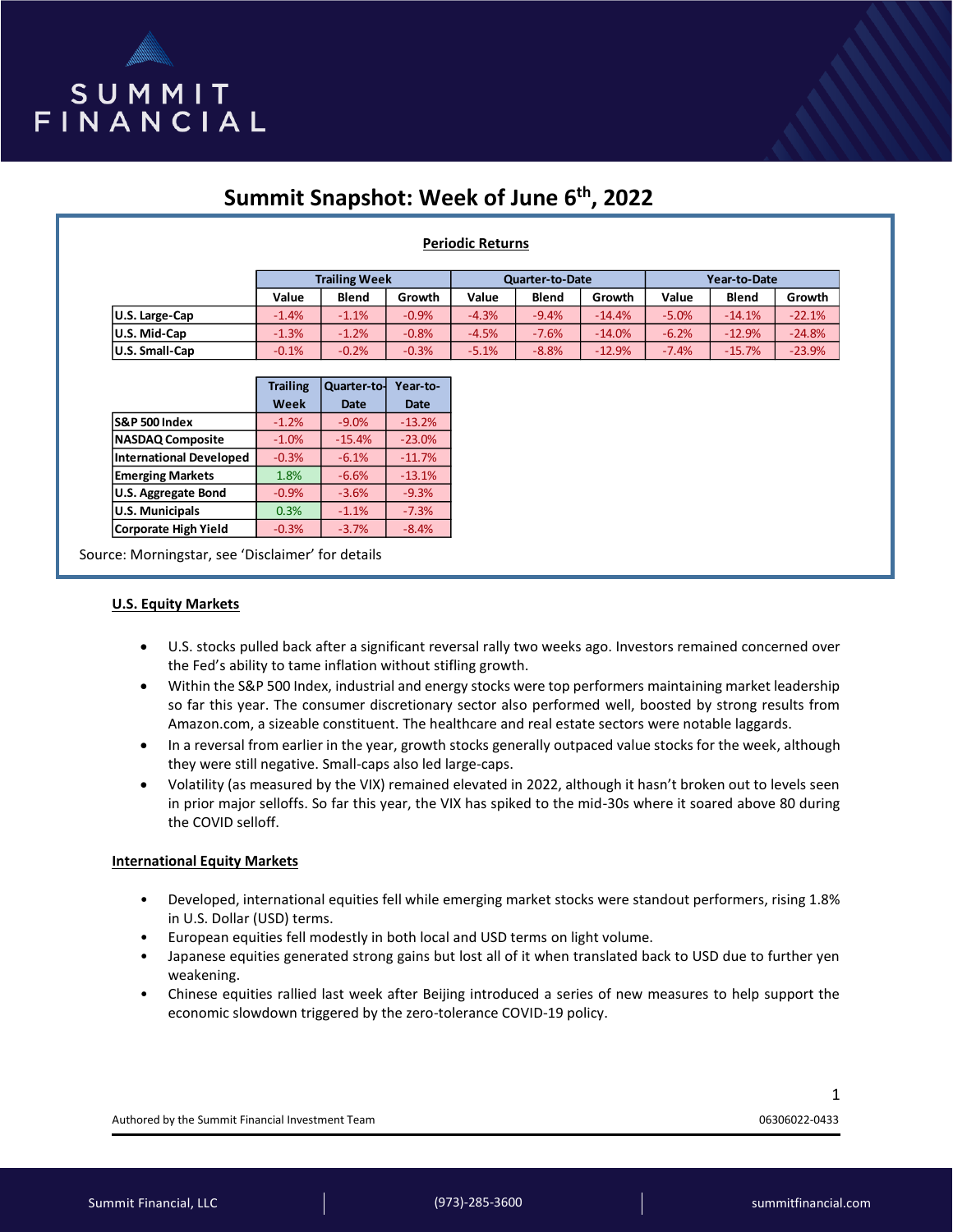# **Credit Markets (Perspectives from our partners at Piton Investment Management)**

- The 10-year yield rose to 2.93%, while the 30-year yield rose to 3.09% at the close of last week.
- Corporate investment-grade spreads were modestly tighter on the week, although the U.S. Aggregate Index still declined due to losses from duration.
- Corporate investment-grade funds recorded \$3.0 billion of outflows while corporate high yield funds realized sizeable inflows of \$4.8 billion.
- Weekly issuance volume reported closer to the higher end of the dealer's expectation at nearly \$30 billion.
- Municipals continued positive performance last week with yields 3-7 basis points lower, outperforming Treasuries across the curve.
- The recent muni rally supported by attractive relative value levels and crossover buyers saw yields move lower by 35-40 basis points. The divergence from Treasuries over the last two weeks has moved relative valuations towards the richer side of historical fair value. Securities in the 0-10 year space which were trading at 85%-95% of Treasury have richened to 70%-80%.
- Municipal technical factors are supportive over the next few months as maturities/coupon payments will outpace new issuance as well as a seemingly slowing/reversal of fund outflows.
- After 15 consecutive weeks of outflows, municipal funds saw a reversal adding \$1.2 billion for the week ending Wednesday.

# **U.S. Economic Data/News**

- The May jobs number beat estimates with 390,000 added versus the 318,000 surveyed. This relatively steady pace of job growth is in line with recent months. The unemployment rate came in at 3.6% versus the 3.5% estimated and was unchanged from the prior month.
- All eyes are on the upcoming Federal Open Market Committee (FOMC) meeting, with street consensus calling for a 50-basis point move. This falls in line with comments made earlier this week by Federal Reserve Vice Chairwoman Lael Brainard. She relayed it would be appropriate for the central bank to raise interest rates by a half percentage point at the June meeting and again in July. She also suggested the possibility of aggressive rate hikes into September.
- Treasury Secretary Janet Yellen admitted she was wrong about inflation. In an interview with CNN, "there have been unanticipated and large shocks to the economy that have boosted energy and food prices and supply bottlenecks that have affected our economy badly that I didn't, at the time, fully understand," said Yellen.
- Many notable business leaders expressed concerns about the future path of the economy. Notably, JPMorgan CEO Jamie Dimon that an economic "hurricane" was coming because of rising interest rates and elevated commodity prices. Then last Friday, Elon Musk had emailed fellow executives that Tesla might have to lay off 10% of its workforce and that he had a "super bad feeling" about the global economy.

## **International Economic Data/News**

- Eurozone inflation reached a new all-time high in May, rising 8.1% and appeared to broaden out through the economy.
- ECB policymakers seem to be incrementally more in favor of transitioning to positive rates and ending the asset purchase program early in Q3. Rate normalization in the eurozone will likely start gradually with 25 basis point increments and then potentially accelerate from there.
- The Bank of Japan (BoJ) remains one of the few developed nations to stay committed to easy monetary policy amidst rising inflation. According to BoJ policymakers, while short-term inflation has risen, mediumto long-term inflation prospects are still low.
- China's government announced a host of stimulative measures last week to support its stumbling economy – further pushed down by highly restrictive COVID regulations. This included 33 different fiscal, financial, investment, and industrial policies.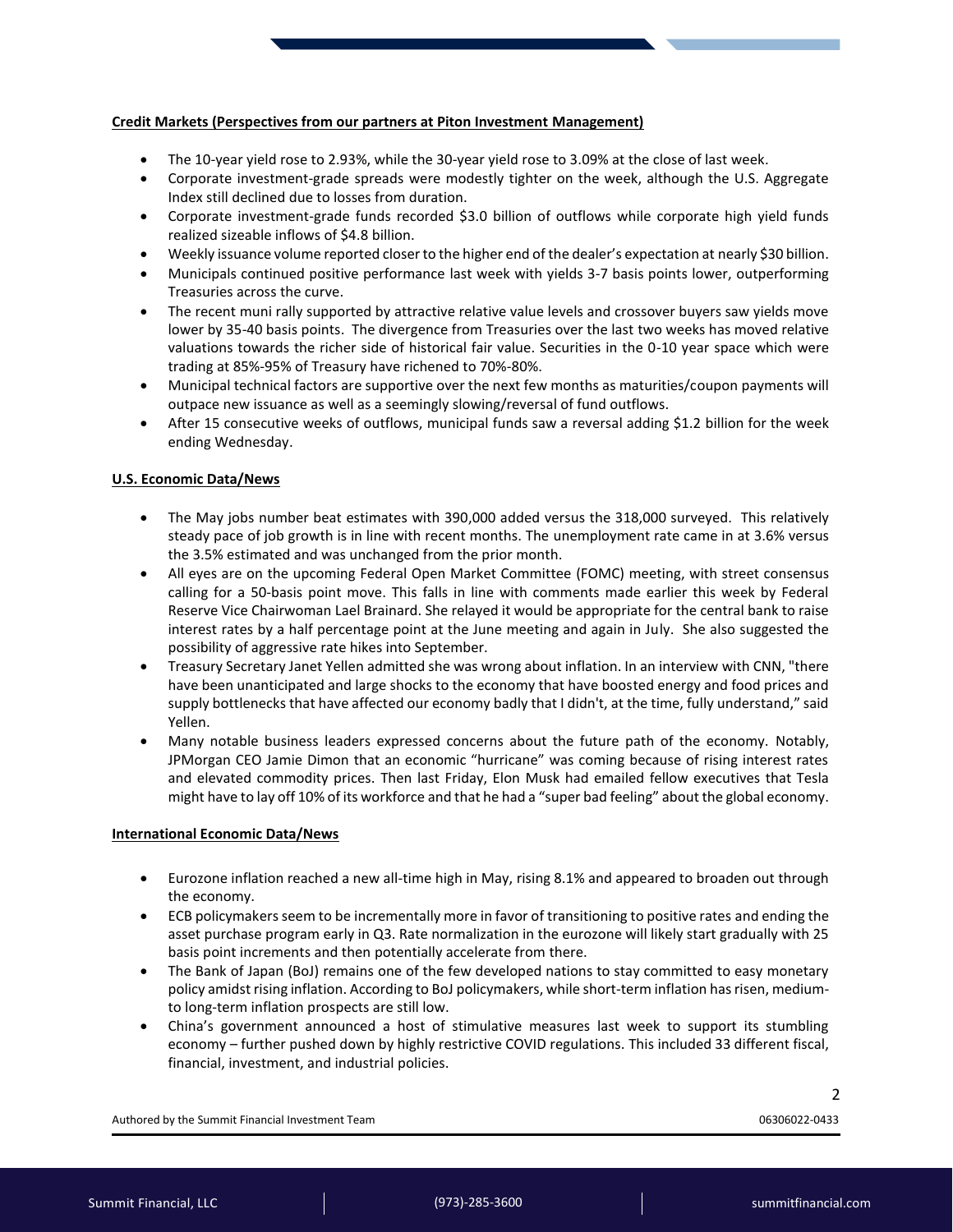### **Odds and Ends**

- Elon Musk threatened to terminate his deal to buy Twitter in a letter accusing the company of not complying with his request for data on the number of spam and fake accounts on the social media platform. In April, Twitter accepted Mr. Musk's \$44 billion bid to take over the company and go private. In a letter to Twitter Chief Legal Officer Vijaya Gadde, Mr. Musk's lawyer Mike Ringler said Mr. Musk is entitled to the requested data, in part so that he can facilitate the financing of the deal.
- The White House is announcing that it won't impose any new tariffs on solar imports for two years, in a move that is aimed at getting stalled solar-power projects on track. The decision is a win for U.S. solar developers and utilities—which are highly dependent on imported solar panels—and a loss for manufacturers trying to build up a domestic solar supply chain. The decision comes after the Commerce Department's decision to investigate whether Chinese solar producers are illegally circumventing solar tariffs by routing operations through four countries in Southeast Asia.
- Amazon.com enacted a 20-for-1 split early this week and is among companies whose stocks have tumbled since the moves were announced amid a broad market selloff that's been especially painful for the technology sector. Shares of the e-commerce giant rose modestly after the split, but shares are still down about 10% since reporting the plan in March. Alphabet, which announced a similar proposal in February, is down nearly 20% since then.

### **Resource of the week:**

- Billy Libby is the co-founder of Upper90, a firm that invests in a hybrid of debt and equity in early-stage technology companies to help founders scale efficiently. Billy partnered with Jason Finger, the founder of Seamless, to address a capital structure inefficiency in the venture world. Upper90 has deployed \$1 billion of capital for an LP base of more than 300 entrepreneurs. Host, Ted Seides's conversation covers Billy's background in electronic trading, the formation of an investment club that brought together quantitative investors and tech founders, and the evolution of that club into Upper90. The pair also discuss Upper90's approach to investing in tech start-ups, use of data to find lendable opportunities, sourcing, and diligence of deals, and lots of examples along the way.
- **Podcast link**:<https://capitalallocators.com/podcast/disruptive-venture-funding-at-upper90/>

Sources: The WSJ, T. Rowe Price Global Markets Weekly Update